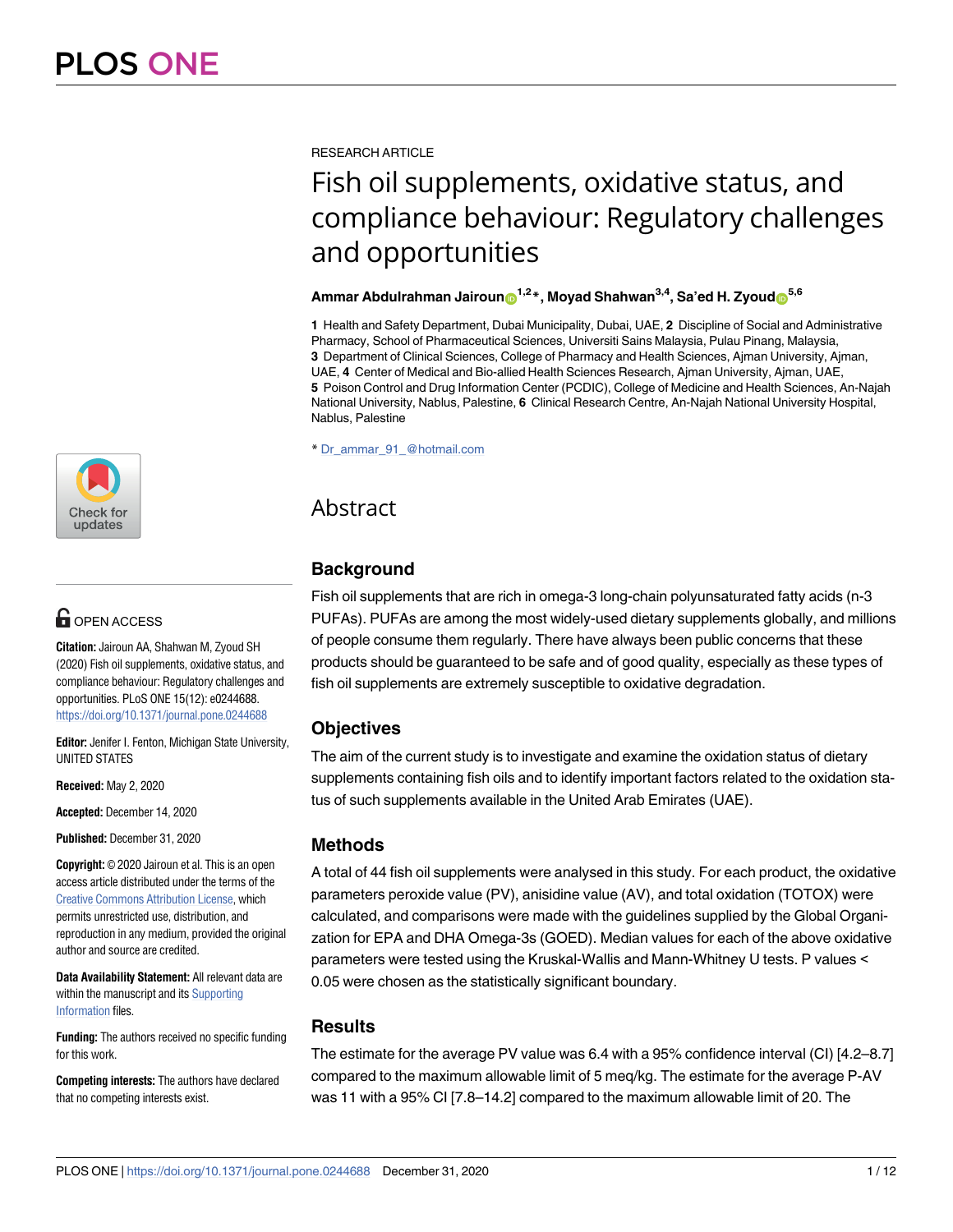<span id="page-1-0"></span>estimate for the average TOTOX value was 23.8 meq/kg with a 95% CI [17.4–30.3] compared to the maximum allowable limit of 26 according to the GOED standards.

#### **Conclusion**

This research shows that most, although not all, of the fish oil supplements tested are compliant with the GOED oxidative quality standards. Nevertheless, it is clear that there should be a high level of inspection and control regarding authenticity, purity, quality, and safety in the processes of production and supply of dietary supplements containing fish oils.

#### **Introduction**

Because dietary supplements (DSs) can become contaminated with a quantity of toxic material when they are being manufactured, transported, and stored, both regulators and the public are concerned with ensuring that such products remain safe and of good quality for consumption, especially in the long term. Globally, fish oils are one of the most popular dietary supplements available. In the United States, of the 17.7% of adults who take dietary supplements, over onethird take fish oil dietary supplements  $[1,2]$  $[1,2]$  $[1,2]$ . There are notable quantities of omega-3 longchain polyunsaturated fatty acids (n-3 PUFAs) in fish oils, with the metabolically-active compounds being eicosapentaenoic acid (EPA) and docosahexaenoic acid (DHA) [[3](#page-10-0)]. Many different benefits have been claimed for n-3 fish oils, including preventing CVD  $[4]$  $[4]$ , reducing cognitive decline [\[5\]](#page-10-0), and helping improve management of inflammatory diseases such as asthma, IBD, and arthritis  $[6]$ . It is suggested that having a diet that is deficient in these elements, and therefore tissues that have low levels of them, makes individuals more susceptible to chronic diseases [\[7](#page-10-0)]. However, because they have many double bonds in the fatty-acid chain, certain n-3 PUFAs are very susceptible to oxidation [[8](#page-10-0),[9](#page-10-0)].

When fish oils oxidize, the amount of unoxidized fatty acid decreases, to be replaced by a complex mixture of secondary oxidation products (aldehydes and ketones) and liquid peroxides [\[8](#page-10-0)]. When antioxidants are added to fish oils, oxidation is reduced but not prevented [\[10\]](#page-10-0). A complex oxidation process occurs for n-3 PUFAs, and the amount and speed of fish oil oxidization can be affected by numerous elements, including the composition of fatty acids, how much O2 and light exposure the product experiences, antioxidant content, temperature, and the amount of water and heavy metals present  $[8]$ .

Although it is problematic to measure particular oxidation species, by measuring peroxide values (PVs) and anisidine values (AVs), we can determine the degree of oxidation. PV indicates the primary oxidation products (lipid peroxides), and AV indicates the secondary oxidation products (aldehydes/ketones). In combination, we can use these parameters to estimate the total oxidation value (TOTOX). Several organizations have set recommended maximum levels for such indices  $[11,12]$  $[11,12]$  $[11,12]$  $[11,12]$ , but such industry standards relate to palatability, with too few data available to mandate standards relating to their effect on health [[13](#page-10-0)].

Pharmacopeial monographs and regional regulatory bodies have specified the pharmaceutical ingredients and the quality of DHA- and EPA-containing oils used in fish oil dietary supplements. Quality control generally covers fatty-acid content, oxidation states, environmental contaminants, and the means of measuring these contaminants in a number of different classes of marine oils. The Global Organization for EPA and DHA Omega-3s (GOED) composed the most recent report; it is an association of manufacturers producing omega-3 LCPUFAcontaining products and those in related industries. GOED members must produce omega-3 LCPUFA-rich oils compliant with the limits related to primary oxidization (PV *<* 5 meq O2/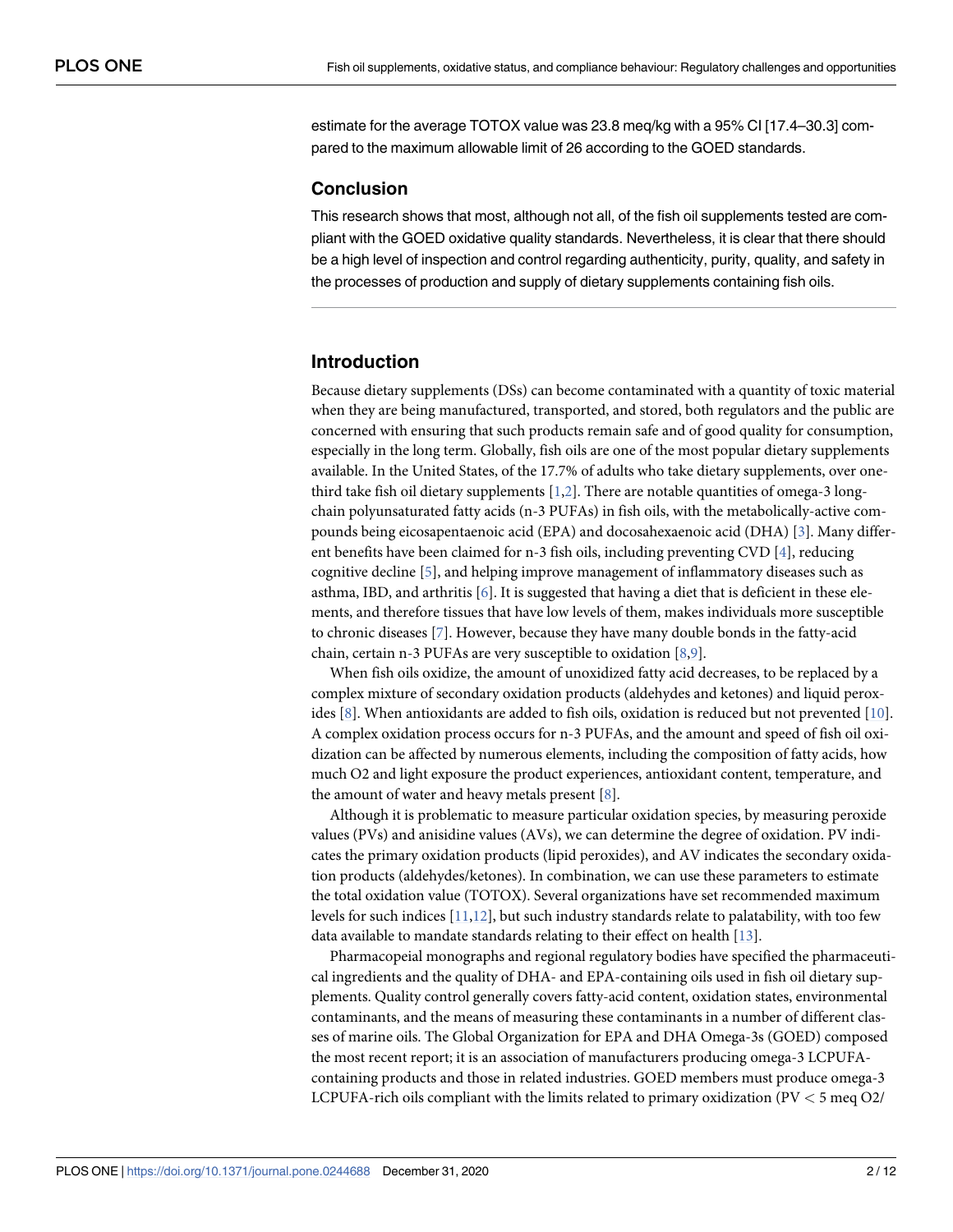<span id="page-2-0"></span>kg), secondary oxidation (P-AV *<* 20), and a combination of measurements that encompasses levels of primary and secondary oxidation (TOTOX *<* 26) [[14](#page-10-0)].

A number of studies have recently examined fatty acid content and oxidative quality for both liquid and encapsulated formulations of EPA and DHA. Whilst certain studies concluded that the majority of products tested complied with regulations [[15–17\]](#page-10-0), others found that a notable percentage of products tested fell short in one or more quality parameters  $[18–27]$  $[18–27]$  $[18–27]$ . As the dietary supplements market has become increasingly globalized and profitable, increasing levels of dietary supplements are now available to consumers in the United Arab Emirates (UAE), and people have ready access to unfamiliar supplements that can cause unexpected adverse effects. This has raised concerns among members of the healthcare community about the inherent safety of dietary supplements [[28](#page-11-0)–[31](#page-11-0)]. As yet, no UAE-based studies have explored these matters. This research gap inspired this investigation examining the oxidation status of dietary supplements containing fish oils, which also intends to identify the important factors that are related to the oxidation status of such supplements available in the UAE.

# **Materials and methods**

#### **Sample collection (sampling method)**

Local business directories were searched to identify outlets selling fish oil supplements; these directories hold information on all of the UAE's pharmacies, para-pharmacies, and healthcare and nutrition retailers. In all, 1650 were found, and an Excel spreadsheet was used to create a sampling framework holding all the necessary information, including addresses, phone numbers, emails, and business names. We then created a study sample by employing basic random-sample selection based on business ID numbers, with stratification applied based on type and location. In each chosen location, random selection was made of one package of all the fish oil supplements available designed for oral use, regardless of where they had been manufactured. Every item was provided with a code reference number to allow for tracking and to obviate duplication. Details were recorded for every sample as follows: product name, brand name, item category, country of origin/manufacturer, subcategory, dosage form, batch number, barcode, size/volume, recommended dose, and the section of the shop from which the product was picked. If more than one outlet carried identical products (same name, manufacturer, formulation, barcode, and size/volume), whichever product was picked first was tested with the other products being returned. If any products shared a name but were manufactured by different companies or were in multiple formats (e.g., both capsules and tablets), they were regarded as separate products and both were tested. All the products picked were sent to a laboratory to be analysed on the day they were collected, and all the chemicals used were of analytical grade and purchased from Sigma-Aldrich USA.

#### **Sample preparation/testing**

The European pharmacopeia standard was used to measure PV  $[32]$ , employing visual titration of iodine. A volumetric flask was used for weighing 2.5 g of oil, to which 50 mL of 352 (glacial acetic acid: trimethylpentane) was added along with 500 mL of saturated potassium iodide solution. After occlusion of the flask, it was shaken vigorously for 1 minute, then 30 mL of water was added. This yellow solution underwent titration with a 0.01 N sodium thiosulfate solution until it was virtually colourless, then 500 mL of 1% starch solution was added. Once again this solution was titrated with a 0.01 N sodium thiosulfate solution until colourless. The PV in meq/l was calculated using a sodium thiosulfate solution with the formula "PV =  $[10 \text{ X}]$ (V—Vcontrol)]/m," with m being the mass of the oil that had been measured earlier. Based on triplicate measurements, the intra-assay coefficient of variation was 2.6%, and the inter-assay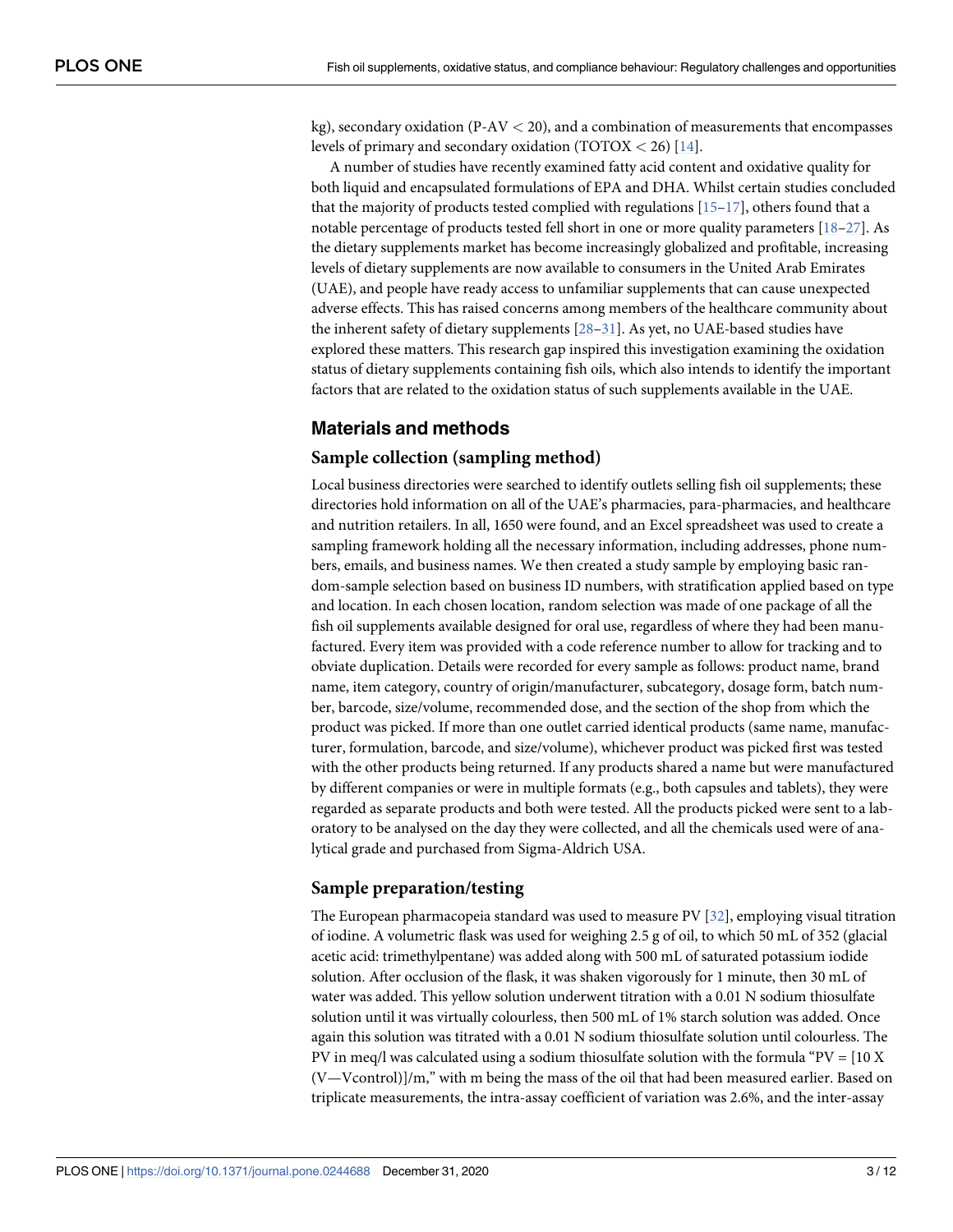<span id="page-3-0"></span>coefficient of variation was 1.8%. The European pharmacopeia standard was used to measure AV [\[32\]](#page-11-0), employing absorbance spectrophotometry following reaction with p-anisidine. To summarize the process briefly, a small vial was employed to measure 0.2 g of oil, to which was then added 10 mL of trimethylpentane. When measured against a reference solution of trimethylpentane, A1 absorbance was measured at 350 nm using UV-Vis-NIR Spectrophotometer UV-3600 Plus- Shimadzu. A total of 1 mL of 2.5 g/L p-anisidine was added to 5 mL of oiltrimethylpentane solution, and 10 minutes later, we measured the A2 absorbance compared to a reference solution of 5 ml trimethylpentane with 1 mL of p-anisidine in acetic acid. These absorbances were used to calculate the AV and the previously-obtained oil mass (m): "10 X [1.2 X (A2-A1)]/m." Based on triple measures, the intra-assay coefficient of variation was 3.9%, and the inter-assay coefficient of variation was 3.8%. We then calculated TOTOX employing the formula " $(2 \times PV) + AV$ " [\[12](#page-10-0)]. Oxidation markers were then compared against the GOED guidelines. These guidelines have maximum recommended limits of PV 5 mEq/kg, AV 20, and TOTOX 26 [\[33\]](#page-11-0).

# **Ethical considerations**

The study was approved by Institutional Review Board of An-Najah National University, reference number (Phd/2/20/15).

#### **Statistical analysis**

Data analysis was undertaken employing SPSS version 24, Chicago, IL, US. Qualitative variables were summarized using frequencies and percentages. With each product, oxidative parameters (PV, AV, and TOTOX) were calculated and comparisons were made with the guidelines supplied by the GOED. Median values for each of the above oxidative parameters were tested using the Kruskal-Wallis and Mann-Whitney U tests. P values *<* 0.05 were chosen as the statistically significant boundary.

# **Results**

#### **Sample description**

A total of 44 fish oil supplements were analysed in this study. Of the 44 samples, 9 (20.5%) were manufactured in the USA, 17 (38.6%) in the EU, 6 (13.6%) in India and 12 (27.3%) in Canada. Regarding the packaging type of the fish oil supplements, 40 (90.9%) were plastic and 4 (9.1%) were glass. The packaging colours of the tested samples were as follows: transparent (56.8%), aluminium strips (22.7%) and amber coloured (20.5%). Of the samples, syrup constituted 11.4%, soft gels 31.8%, chewables 6.8% and capsules 50.0%. Of the total samples, 15 (34.1%) contained vitamin E and 29 (65.9%) did not contain vitamin E [\(Table 1](#page-4-0)).

#### **Assessment of oxidation status of fish oil supplements**

Estimates of the mean concentration with confidence interval (CI) and standard deviation for oxidation parameters (PV, P-AV, and TOTOX) of the fish oil supplements are presented in [Table 2](#page-4-0).

The estimate for the average PV value was 6.4 with a 95% CI [4.2–8.7] compared to the maximum allowable limit of 5 meq/kg. The estimate for the average P-AV value was 11 with a 95% CI [7.8–14.2] compared to the maximum allowable limit of 20. The estimate for the average TOTOX value was 23.8 meq/kg with a 95% CI [17.4–30.3] compared to the maximum allowable limit of 26 according to the GOED standards. Of the 44 tested fish oil supplements, 18 (40.9%) exceeded the recommended PV level (*<* 5 meq O2/kg), 3 (6.8%) exceeded the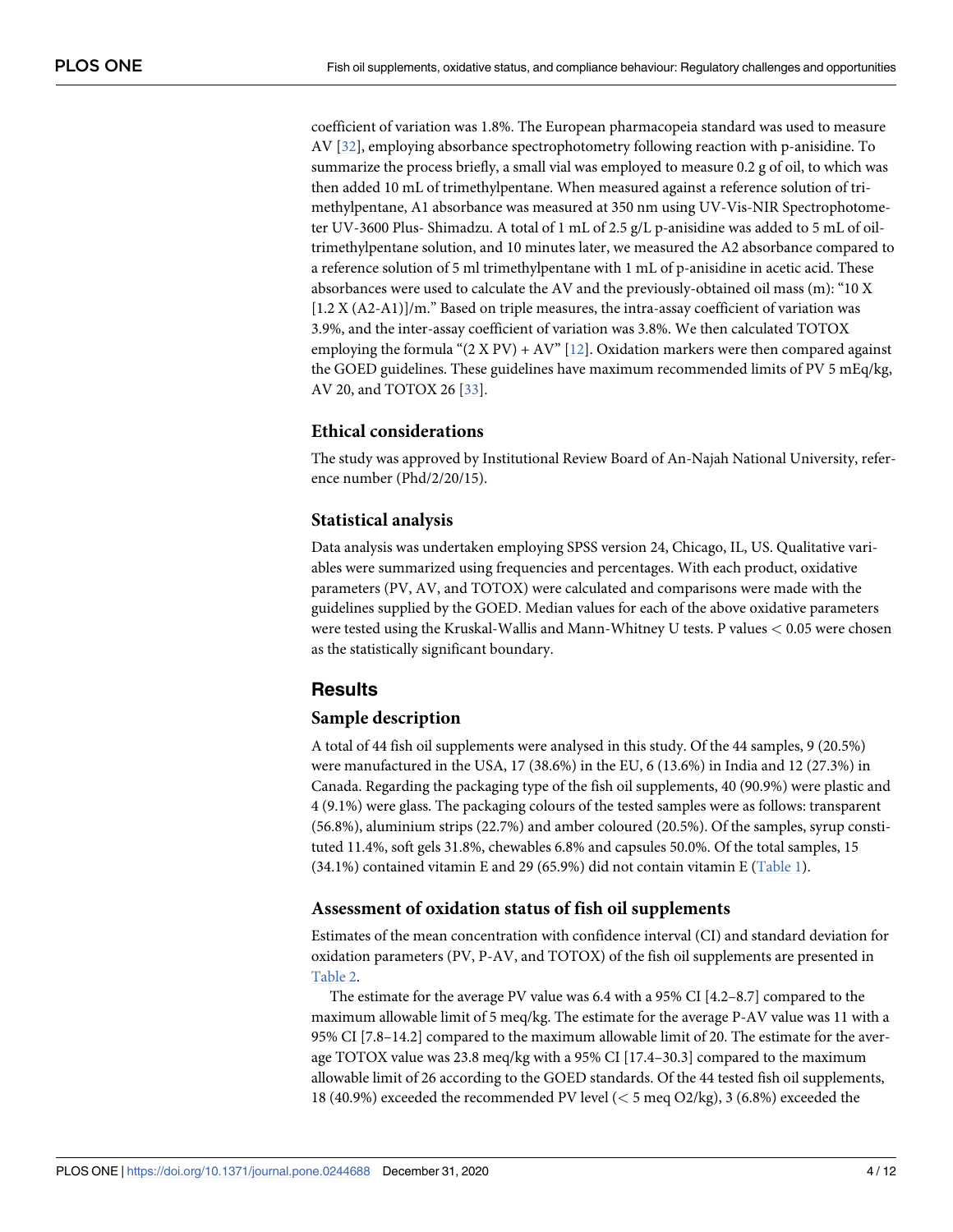| Characteristic        | Groups           | Frequency      | Percentage |
|-----------------------|------------------|----------------|------------|
| Country of origin     | <b>USA</b>       | 9              | 20.5%      |
|                       | EU               | 17             | 38.6%      |
|                       | India            | 6              | 13.6%      |
|                       | Canada           | 12             | 27.3%      |
| Packaging type        | Plastic          | 40             | 90.9%      |
|                       | Glass            | $\overline{4}$ | 9.1%       |
| Packaging colour      | Transparent      | 25             | 56.8%      |
|                       | Aluminium strips | 10             | 22.7%      |
|                       | Amber coloured   | 9              | 20.5%      |
| Dosage forms          | Syrup            | 5              | 11.4%      |
|                       | Soft gel         | 14             | 31.8%      |
|                       | Chewable         | 3              | 6.8%       |
|                       | Capsule          | 22             | 50.0%      |
| Presence of vitamin E | Yes              | 15             | 34.1%      |
|                       | No               | 29             | 65.9%      |

<span id="page-4-0"></span>**[Table 1.](#page-3-0) Number and percentages of fish oil supplement characteristics.**

<https://doi.org/10.1371/journal.pone.0244688.t001>

recommended P-AV level (*<* 20) and 12 (27.3%) exceeded the recommended TOTOX level (*<* 26) (Table 2). The estimated concentration of the oxidation parameters (PV, P-AV, and TOTOX) for the 44 products are presented graphically in histograms (Figs [1](#page-5-0)[–3\)](#page-6-0). The relevant maximum allowable limits are displayed as vertical "cut-off" limits. The results of the oxidative status (PV, P-AV, and TOTOX) stratified by sample characteristics of each sample are provided in [Table 3.](#page-7-0)

# **Comparison of oxidative parameters according to sample characteristics**

[Table 4](#page-8-0) presents the distribution of oxidative parameters (PV, P-AV, and TOTOX) according to sample characteristics. The table also provides the estimates along with p-values based on the Mann-Whitney U test and Kruskal-Wallis test. Dosage forms showed statistically significant associations with the levels of oxidative status of the fish oil supplements. Capsules showed higher levels of PV and TOTOX compared to other dosage forms ( $P = 0.023$  and  $P = 0.023$ , respectively), whereas syrup showed higher levels of P-AV than others (P = 0.025). There was also a statistical trend associating the levels of oxidation and packaging colour. Aluminium strips showed higher levels of PV, while amber coloured showed higher levels of P-AV ( $P = 0.042$  and  $P = 0.052$ , respectively).

|  | Table 2. Estimates of concentration of oxidation parameters from fish oil supplements and maximum allowable limit ( $n = 44$ ). |  |  |  |
|--|---------------------------------------------------------------------------------------------------------------------------------|--|--|--|
|--|---------------------------------------------------------------------------------------------------------------------------------|--|--|--|

| <b>Oxidation parameters</b> | Maximum allowable limit | <b>LOD</b>                         | Products<br>exceeding<br>maximum limit |       | <b>Estimates of concentration</b> |          |      |        |        |             |
|-----------------------------|-------------------------|------------------------------------|----------------------------------------|-------|-----------------------------------|----------|------|--------|--------|-------------|
|                             |                         |                                    | N                                      | $\%$  |                                   |          |      |        |        |             |
|                             |                         |                                    |                                        |       | Mean                              | $\pm$ SD |      | 95% CI | Median | $Q3-Q1$     |
| Peroxide value              | $<$ 5 meq O2/kg         | $0.1 \text{ meq } O2 / \text{ Kg}$ | 18                                     | 40.9% | 6.4                               | 7.4      | 4.2  | 8.7    | 3.9    | $7.7 - 2.1$ |
| Anisidine value             | < 20                    |                                    | 3                                      | 6.8%  | 11                                | 10.5     | 7.8  | 14.2   | 9      | $13.5 - 5$  |
| TOTOX value                 | < 26                    | 0.1                                | 12                                     | 27.3% | 23.8                              | 21.2     | 17.4 | 30.3   | 17.4   | $29 - 13$   |

Maximum allowable limits according to the GOED. LOD: Limit of detection according to Emirates International Accreditation Centre (EIAC).

<https://doi.org/10.1371/journal.pone.0244688.t002>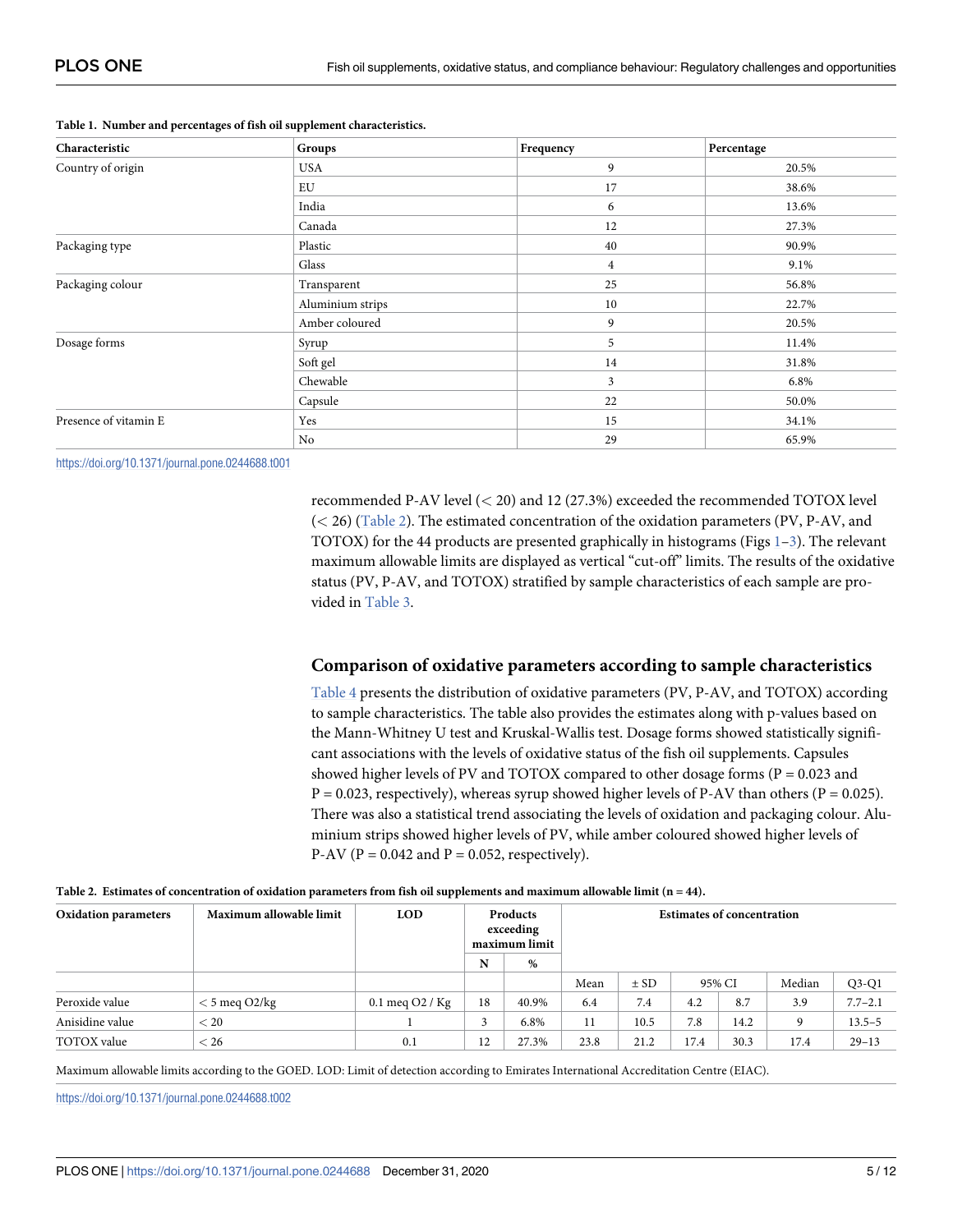<span id="page-5-0"></span>

**[Fig 1. B](#page-4-0)ar chart of the estimated PV (meq/kg) for fish oil supplements (n = 44).** The vertical dashed line is the maximum allowable limit of the TOTOX.

<https://doi.org/10.1371/journal.pone.0244688.g001>

[Table 5](#page-8-0) presents the bivariate analysis correlation between the total concentration of omega-3 fatty acid and oxidative parameters. The results showed a significant relationship between total concentration of omega-3 fatty acid and PV value (r = 0.816, P*<* 0.001), AV value (r = 0.492, P = 0.002) and TOTOX value (r = 0.813, P*<* 0.001).



**Fig 2. Bar chart of the estimated P-AV for fish oil supplements (n = 44).** The vertical dashed line is the maximum allowable limit of the P-AV.

<https://doi.org/10.1371/journal.pone.0244688.g002>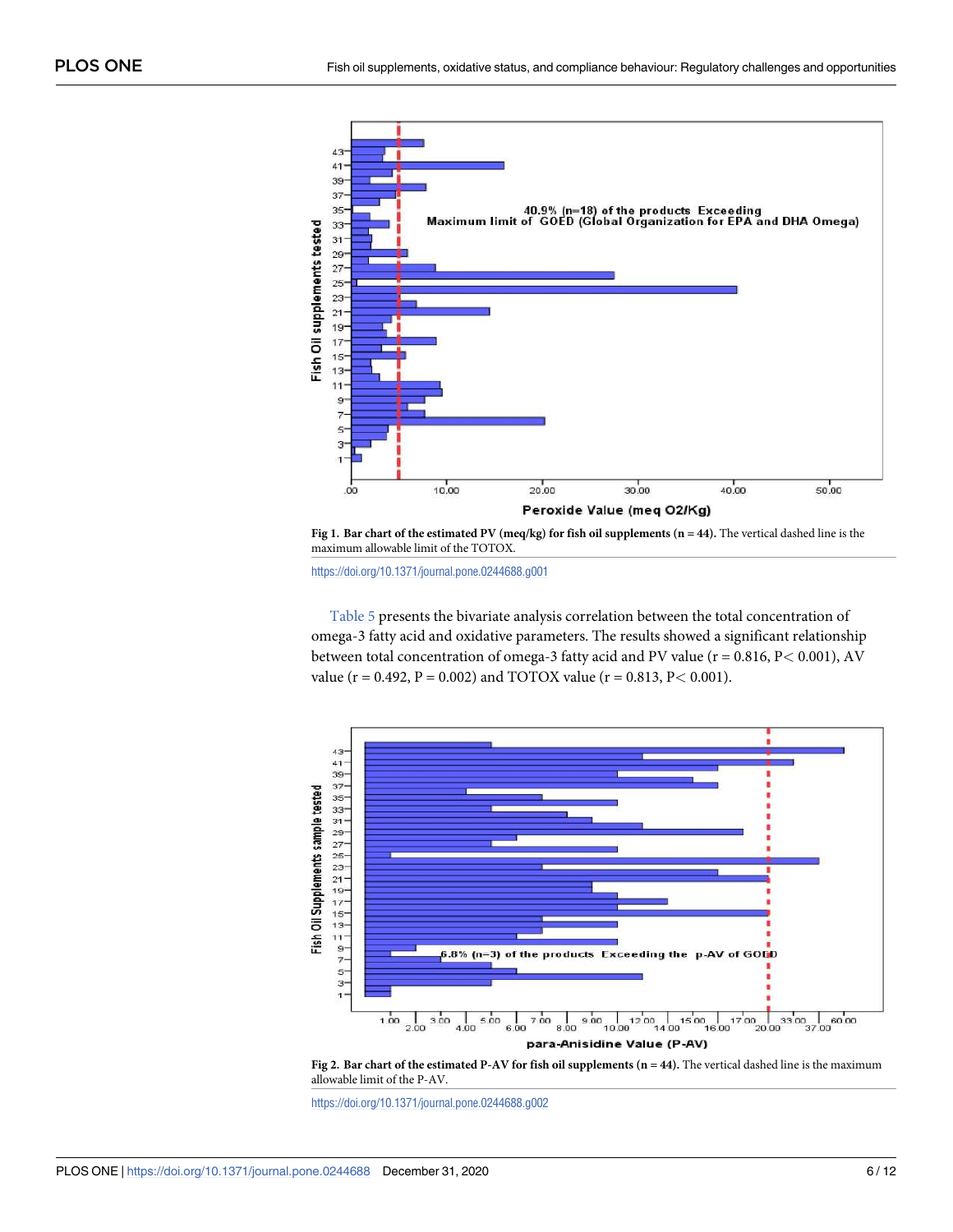<span id="page-6-0"></span>

**[Fig 3. B](#page-4-0)ar chart of the estimated TOTOX for fish oil supplements (n = 44). The vertical dashed line is the maximum allowable** limit of the TOTOX.

<https://doi.org/10.1371/journal.pone.0244688.g003>

#### **Discussion**

Fish oil supplements that are rich in n-3 PUFAs are among the most widely used dietary supplements globally, with millions of people consuming them regularly. There has always been public concern that these products should be guaranteed safe and of good quality, especially as these types of fish oil supplements are extremely susceptible to oxidative degradation. A number of studies have evaluated the oxidative quality of non-prescription fish oil supplements and found significant variations in the frequency of excess oxidation [[34](#page-11-0)].

This research examined the oxidative status of 44 dietary supplements containing fish oil available for purchase in the UAE. Of the supplements tested, 40.9% of the products had PV levels above the recommended maximum (5 meq O2/kg), higher than the levels found in the USA (27%) [[35](#page-11-0)] and in one New Zealand study (28%) [[36](#page-11-0)], but these levels were lower than those found in South Africa [\[37\]](#page-11-0) and another New Zealand study [[38](#page-11-0)] where over 80% of products had PV levels exceeding the recommended maximum.

In addition, of the 44 dietary supplements containing fish oil that were examined, 6.8% had levels above the maximum recommended for AV; this was well below the AV values found in the two New Zealand studies referenced (14% [\[36\]](#page-11-0) and 25% [\[38\]](#page-11-0), respectively).

Furthermore, 27.3% of the 44 products tested exceeded the recommended TOTOX threshold; this was below the values found in Canada (39%) [[24](#page-10-0)] or either New Zealand study (23% [\[36\]](#page-11-0) and 23% [[38](#page-11-0)], respectively).

Overall, our results demonstrated that there is a satisfactory and reassuring level of adherence to the oxidative quality parameters for dietary supplements containing fish oil; this may be attributed to the UAE's regulatory system, in which health regulators and municipalities require that all dietary supplements containing fish oil be registered to ensure that they are safe, efficacious, and of good quality before being sold in the UAE. The outcomes of this research are in accord with the findings of other researchers [\[39–41](#page-11-0)].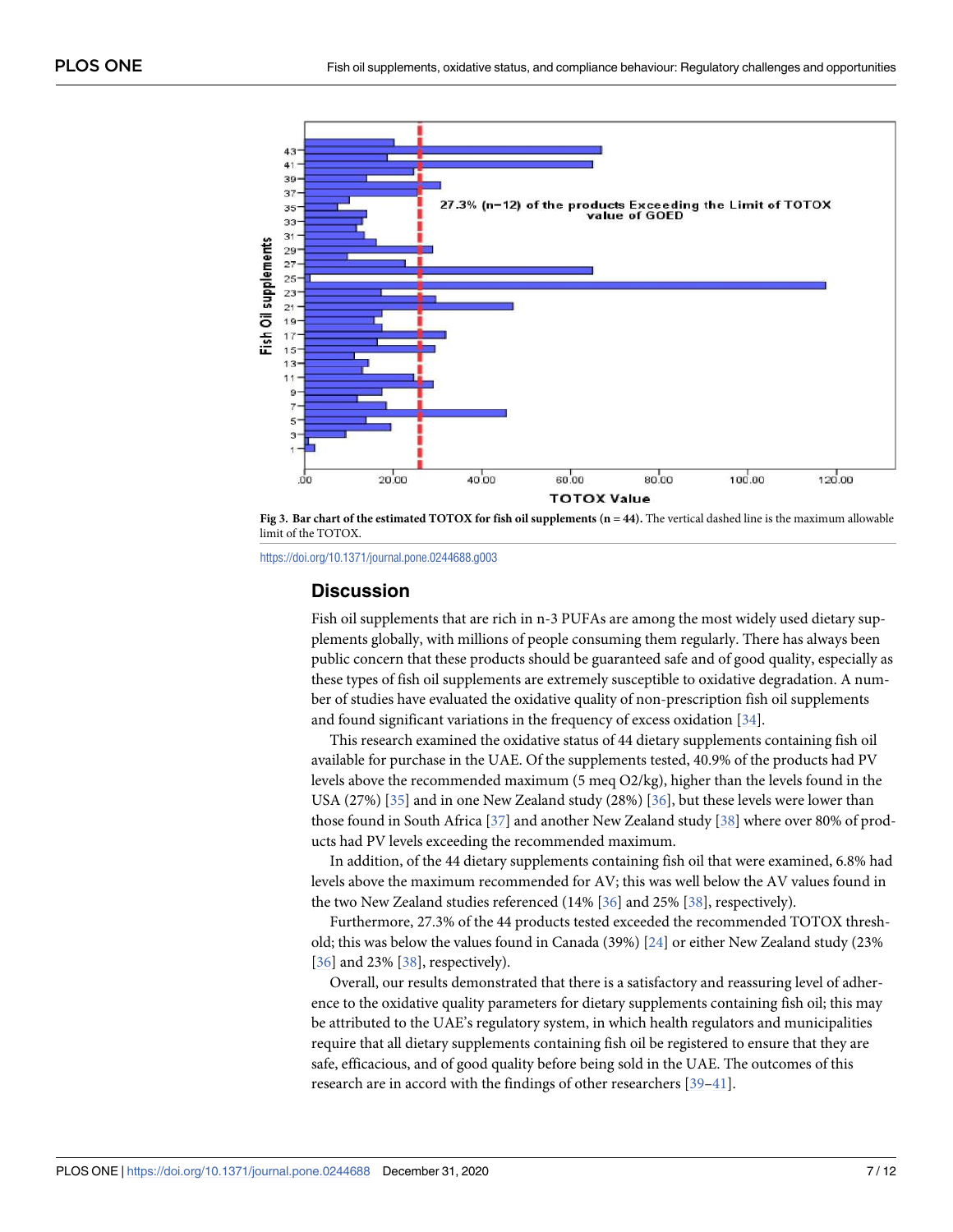| Sample code      | Country of origin | Packaging type | Packaging colour | Dosage form | Vitamin E            | PV value                | P-AV value     | <b>TOTOX</b> |
|------------------|-------------------|----------------|------------------|-------------|----------------------|-------------------------|----------------|--------------|
| 1                | Germany           | Plastic        | Aluminium strips | Chewable    | No                   | 1.1                     | $\mathbf{1}$   | 2.2          |
| $\overline{2}$   | Germany           | Plastic        | Aluminium strips | Chewable    | No                   | 0.4                     | $\mathbf{1}$   | $0.8\,$      |
| 3                | <b>USA</b>        | Plastic        | Aluminium strips | Soft gel    | Yes                  | 2.1                     | 5              | 9.2          |
| $\boldsymbol{4}$ | <b>USA</b>        | Plastic        | Aluminium strips | Soft gel    | Yes                  | 3.7                     | 12             | 19.4         |
| 5                | <b>USA</b>        | Plastic        | Aluminium strips | Soft gel    | Yes                  | 3.9                     | 6              | 13.8         |
| 6                | Germany           | Plastic        | Aluminium strips | Capsules    | Yes                  | 20.2                    | 5              | 45.4         |
| 7                | India             | Glass          | Amber coloured   | Syrup       | No                   | 7.7                     | $\mathfrak{Z}$ | 18.4         |
| 8                | Spain             | Glass          | Amber coloured   | Syrup       | Yes                  | 5.9                     | 1              | 11.8         |
| 9                | Spain             | Plastic        | Aluminium strips | Capsules    | No                   | 7.7                     | $\overline{2}$ | 17.4         |
| 10               | <b>USA</b>        | Plastic        | Amber coloured   | Capsules    | Yes                  | 9.5                     | 10             | 29           |
| 11               | <b>USA</b>        | Plastic        | Amber coloured   | Capsules    | No                   | 9.3                     | 6              | 24.6         |
| 12               | Canada            | Plastic        | Transparent      | Soft gel    | No                   | 3                       | 7              | 13           |
| 13               | Canada            | Plastic        | Transparent      | Soft gel    | No                   | 2.2                     | $10\,$         | 14.4         |
| 14               | Canada            | Plastic        | Transparent      | Soft gel    | No                   | 2.1                     | $\sqrt{2}$     | 11.2         |
| 15               | Canada            | Plastic        | Transparent      | Soft gel    | No                   | 5.7                     | 18             | 29.4         |
| 16               | Canada            | Plastic        | Transparent      | Soft gel    | No                   | 3.2                     | 10             | 16.4         |
| 17               | Canada            | Plastic        | Transparent      | Soft gel    | No                   | 8.9                     | 14             | 31.8         |
| 18               | Canada            | Plastic        | Transparent      | Soft gel    | No                   | 3.7                     | 10             | 17.4         |
| 19               | Canada            | Plastic        | Transparent      | Soft gel    | No                   | 3.3                     | 9              | 15.6         |
| 20               | Canada            | Plastic        | Transparent      | Soft gel    | No                   | 4.2                     | 9              | 17.4         |
| 21               | Canada            | Plastic        | Transparent      | Capsules    | No                   | 14.5                    | 18             | 47           |
| 22               | Canada            | Plastic        | Transparent      | Soft gel    | No                   | 6.8                     | 16             | 29.6         |
| 23               | Canada            | Plastic        | Transparent      | Capsules    | No                   | 5.1                     | 7              | 17.2         |
| 24               | Italy             | Plastic        | Aluminium strips | Capsules    | No                   | 40.3                    | 37             | 117.6        |
| 25               | <b>USA</b>        | Plastic        | Transparent      | Chewable    | No                   | 0.6                     | $\mathbf{1}$   | 1.2          |
| 26               | Spain             | Plastic        | Aluminium strips | Capsules    | Yes                  | 27.5                    | 10             | 65           |
| 27               | Spain             | Plastic        | Aluminium strips | Capsules    | Yes                  | 8.8                     | 5              | 22.6         |
| 28               | UK                | Plastic        | Transparent      | Capsules    | Yes                  | 1.8                     | 6              | 9.6          |
| 29               | UK                | Plastic        | Transparent      | Capsules    | No                   | 5.9                     | 17             | 28.8         |
| 30               | UK                | Plastic        | Transparent      | Capsules    | No                   | 2.1                     | 12             | 16.2         |
| 31               | UK                | Plastic        | Transparent      | Capsules    | Yes                  | 2.2                     | 9              | 13.4         |
| 32               | UK                | Plastic        | Transparent      | Capsules    | No                   | 1.8                     | 8              | 11.6         |
| 33               | <b>USA</b>        | Plastic        | Transparent      | Capsules    | No                   | $\overline{\mathbf{4}}$ | 5              | 13           |
| 34               | <b>USA</b>        | Plastic        | Amber coloured   | Capsules    | No                   | 2                       | 10             | 14           |
| 35               | France            | Plastic        | Amber coloured   | Syrup       | Yes                  | 0.2                     | 7              | 7.4          |
| 36               | India             | Plastic        | Transparent      | Capsules    | No                   | $\mathfrak{Z}$          | $\overline{4}$ | 10           |
| 37               | India             | Plastic        | Transparent      | Capsules    | Yes                  | 4.7                     | 16             | 25.4         |
| 38               | India             | Plastic        | Transparent      | Capsules    | Yes                  | 7.8                     | 15             | 30.6         |
| 39               | India             | Plastic        | Transparent      | Capsules    | No                   | $\overline{c}$          | 10             | 14           |
| 40               | New Zealand       | Plastic        | Transparent      | Capsules    | No                   | 4.3                     | 16             | 24.6         |
| 41               | India             | Plastic        | Transparent      | Capsules    | No                   | 16                      | 33             | 65           |
| 42               | Germany           | Glass          | Amber coloured   | Syrup       | Yes                  | 3.3                     | 12             | 18.6         |
| 43               | Germany           | Glass          | Amber coloured   | Syrup       | $\operatorname{Yes}$ | $3.5\,$                 | 60             | 67           |
| 44               | USA               | Plastic        | Amber coloured   | Soft gel    | $\rm No$             | $7.6\,$                 | 5              | 20.2         |

<span id="page-7-0"></span>**[Table 3.](#page-4-0) List of tested fish oil supplements according to oxidation parameters PV, P-AV and TOTOX values.**

<https://doi.org/10.1371/journal.pone.0244688.t003>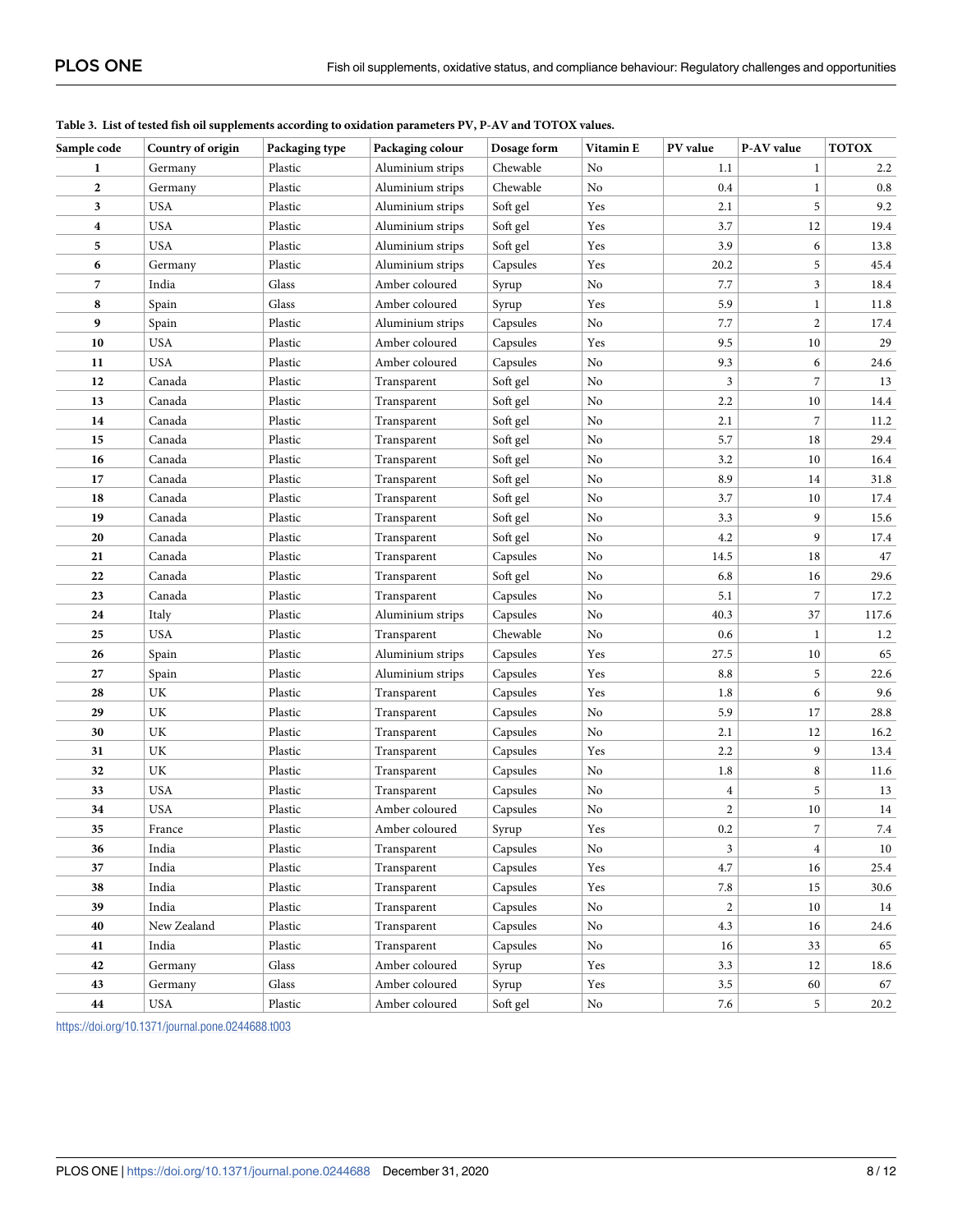|                                    |                  | Peroxide value |        | Anisidine value |         |       |                | <b>TOTOX</b> value |         |       |        |          |         |
|------------------------------------|------------------|----------------|--------|-----------------|---------|-------|----------------|--------------------|---------|-------|--------|----------|---------|
|                                    | Groups           | Mean           | Median | $\pm$ SD        | P-value | Mean  | Median         | $\pm$ SD           | P-value | Mean  | Median | $\pm$ SD | P-value |
| Country of origin                  | <b>USA</b>       | 4.74           | 3.90   | 3.27            | 0.856   | 6.67  | 6              | 3.39               | 0.214   | 16.04 | 14     | 8.3      | 0.660   |
|                                    | EU               | 8.06           | 3.5    | 11.04           |         | 12.3  | 8              | 15.04              |         | 28.2  | 17.4   | 30.1     |         |
|                                    | India            | 6.87           | 6.2    | 5.06            |         | 13.5  | 12.5           | 10.97              |         | 27.2  | 21.9   | 19.9     |         |
|                                    | Canada           | 5.23           | 3.95   | 3.53            |         | 11.3  | 10             | 4.16               |         | 21.7  | 17.3   | 10.5     |         |
| Dosage forms                       | Syrup            | 4.12           | 3.5    | 2.8             | 0.023   | 16.6  | $\overline{7}$ | 24.6               | 0.040   | 24.6  | 18.4   | 24.1     | 0.025   |
|                                    | Soft gel         | 4.31           | 3.7    | 2.1             |         | 9.86  | 9.5            | 3.98               |         | 18.48 | 16.9   | 7.1      |         |
|                                    | Chewable         | 0.70           | 0.60   | 0.36            |         | 1.0   | $- - - -$      | ----               |         | 1.40  | 1.20   | 0.72     |         |
|                                    | Capsules         | 9.11           | 5.5    | 9.6             |         | 11.86 | 10             | 8.7                |         | 30.1  | 23.6   | 25.4     |         |
| Packaging colour                   | Transparent      | 4.76           | 3.7    | 3.7             | 0.042   | 11.48 | 10             | 6.4                | 0.052   | 20.95 | 16.4   | 13.4     | 0.433   |
|                                    | Aluminium strips | 11.57          | 5.8    | 13.4            |         | 8.40  | 5              | 10.6               |         | 31.34 | 18.4   | 36.2     |         |
|                                    | Amber coloured   | 5.44           | 5.9    | 3.3             |         | 12.67 | $\overline{7}$ | 18.1               |         | 23.44 | 18.6   | 17.6     |         |
| Vitamin E                          | Yes              | 7.0            | 3.9    | 7.4             | 0.603   | 11.9  | 9              | 13.9               | 0.684   | 25.9  | 19.4   | 19.1     | 0.569   |
|                                    | No.              | 6.2            | 4      | 7.5             |         | 10.6  | 9              | 8.5                |         | 22.8  | 17.2   | 22.4     |         |
| Pure fish oil (omega-3 fatty acid) | Yes              | 6.13           | 3.50   | 6.3             | 0.832   | 10.3  | 9.5            | 8.2                | 0.603   | 22.4  | 16     | 26.3     | 0.747   |
|                                    | No.              | 6.63           | 4.50   | 9.4             |         | 11.5  | 8.5            | 11.7               |         | 24.6  | 19.8   | 18.1     |         |

#### <span id="page-8-0"></span>**[Table 4.](#page-4-0) Comparison of oxidative parameters according to sample characteristics.**

P-value reported above for comparisons between variable levels "categories-levels" using the Kruskal-Wallis test.

<https://doi.org/10.1371/journal.pone.0244688.t004>

However, other research has reported far greater incidences of non-compliance, which may be anomalies. It is suggested that more care should be taken to avoid PUFA-rich oils becoming inadvertently oxygenated when the samples are being prepared; there should be greater awareness of how colorimetric assays can be affected by interference, and analytical methodologies and reporting should be improved so that quantitative assessments of the products in question will be more accurate [\[36\]](#page-11-0).

Interestingly, when this type of supplement was available in capsule form, it was more likely to have high levels of PV and TOTOX compared to other forms of delivery. Additionally, supplements offered in syrup form showed higher levels of P-AV, those that were packaged in aluminium strips had higher levels of PV, and those in amber-coloured strips had higher levels of P-AV.

These outcomes may have been caused by problems with quality assurance and the lack of a standard method of obtaining and processing raw materials, meaning that different batches of these supplements can vary considerably, making it more complex to analyse their safety and efficiency. This makes it extremely important that companies that produce fish oil and those

| Table 5. Divariate analysis between the baluative parameters and total concentration of Omega-5 faity acid. |  |                               |  |  |  |  |  |  |
|-------------------------------------------------------------------------------------------------------------|--|-------------------------------|--|--|--|--|--|--|
| <b>Oxidative parameters</b>                                                                                 |  | Total omega-3 fatty acid (mg) |  |  |  |  |  |  |
| Peroxide value                                                                                              |  | 0.816                         |  |  |  |  |  |  |
|                                                                                                             |  | $< 0.001$ *                   |  |  |  |  |  |  |
| Anisidine value                                                                                             |  | 0.492                         |  |  |  |  |  |  |
|                                                                                                             |  | $0.002*$                      |  |  |  |  |  |  |
| TOTOX value                                                                                                 |  | 0.813                         |  |  |  |  |  |  |
|                                                                                                             |  | $< 0.001$ *                   |  |  |  |  |  |  |

**[Table 5.](#page-5-0) Bivariate analysis between the oxidative parameters and total concentration of Omega-3 fatty acid.**

 $*$ Correlation is significant at the 0.05 level,  $r =$  correlation coefficient, the results obtained from the Pearson correlation test.

<https://doi.org/10.1371/journal.pone.0244688.t005>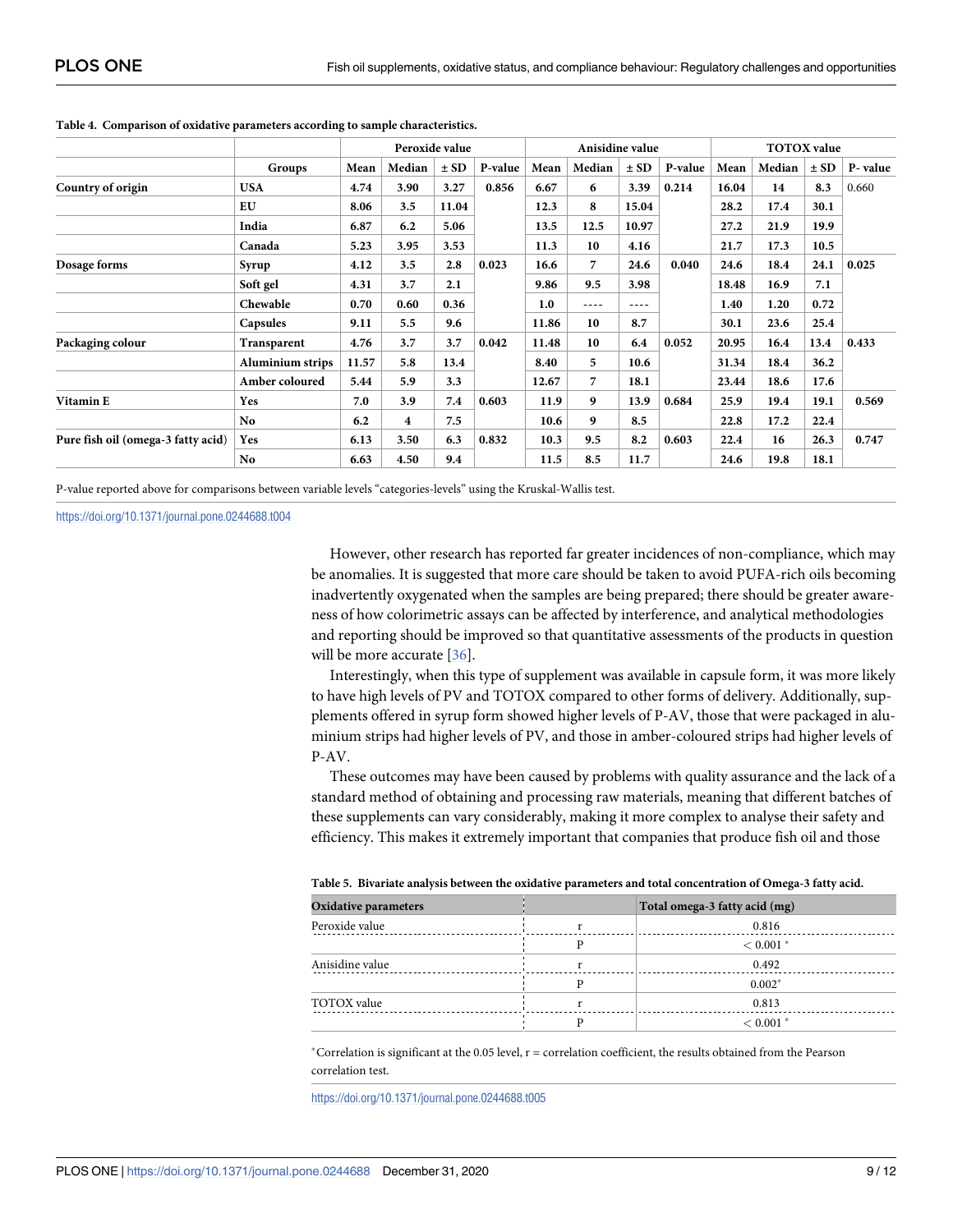<span id="page-9-0"></span>that produce the final product use reliable testing methodologies to create specifications and claims for their products and that analyses use accredited laboratories that have a provable track record of accuracy [[36](#page-11-0)].

#### **Study limitations**

This study has several limitations that should be considered. First, power analysis and sample size estimation were not computed because there is limited research investigating the oxidation status of fish oil supplements in the UAE. Second, this study did not report the fish oil sources, whether from the same fish type or from variable sources such as krill oil, salmon oil and others. Third, this study found large standard deviations for the peroxide markers, which can be attributed to the adulteration of fish oil supplement products by the manufacturers. For example, some manufacturers may add omega-3 fatty acids in unnatural forms, which could be more susceptible to degradation. Thus, a system to inspect and license manufacturing plants should be implemented. Moreover, laboratory-based analysis procedures that are governed by an accredited laboratory that employs a standard methodology should be implemented. Fourth, the current study did not assess the complete fatty-acid composition of the analysed fish oil supplement products; therefore, a total fatty-acid analysis by GC could help elucidate the fatty-acid composition of the products, while FT-IR and LC-MS/MS could determine the sources of LCPUFAs in each product.

# **Conclusions**

This research shows that the majority of, although not all, the fish oil supplements tested are compliant with GOED oxidative quality standards. Nevertheless, it is clear that there should be a high level of inspection and control regarding authenticity, purity, quality, and safety in the process of production and supply of dietary supplements containing fish oils.

#### **Supporting information**

**[S1 Data](http://www.plosone.org/article/fetchSingleRepresentation.action?uri=info:doi/10.1371/journal.pone.0244688.s001).** (XLSX)

#### **Author Contributions**

**Data curation:** Sa'ed H. Zyoud. **Formal analysis:** Ammar Abdulrahman Jairoun. **Methodology:** Moyad Shahwan. **Resources:** Sa'ed H. Zyoud. **Supervision:** Moyad Shahwan. **Validation:** Ammar Abdulrahman Jairoun.

**Writing – original draft:** Ammar Abdulrahman Jairoun.

**Writing – review & editing:** Ammar Abdulrahman Jairoun, Sa'ed H. Zyoud.

#### **References**

**[1](#page-1-0).** Barnes PM, Powell-Griner E, McFann K, Nahin RL. Complementary and alternative medicine use among adults: United States, 2002. Adv Data. 2004: 1–19. <https://doi.org/10.1016/j.sigm.2004.07.003>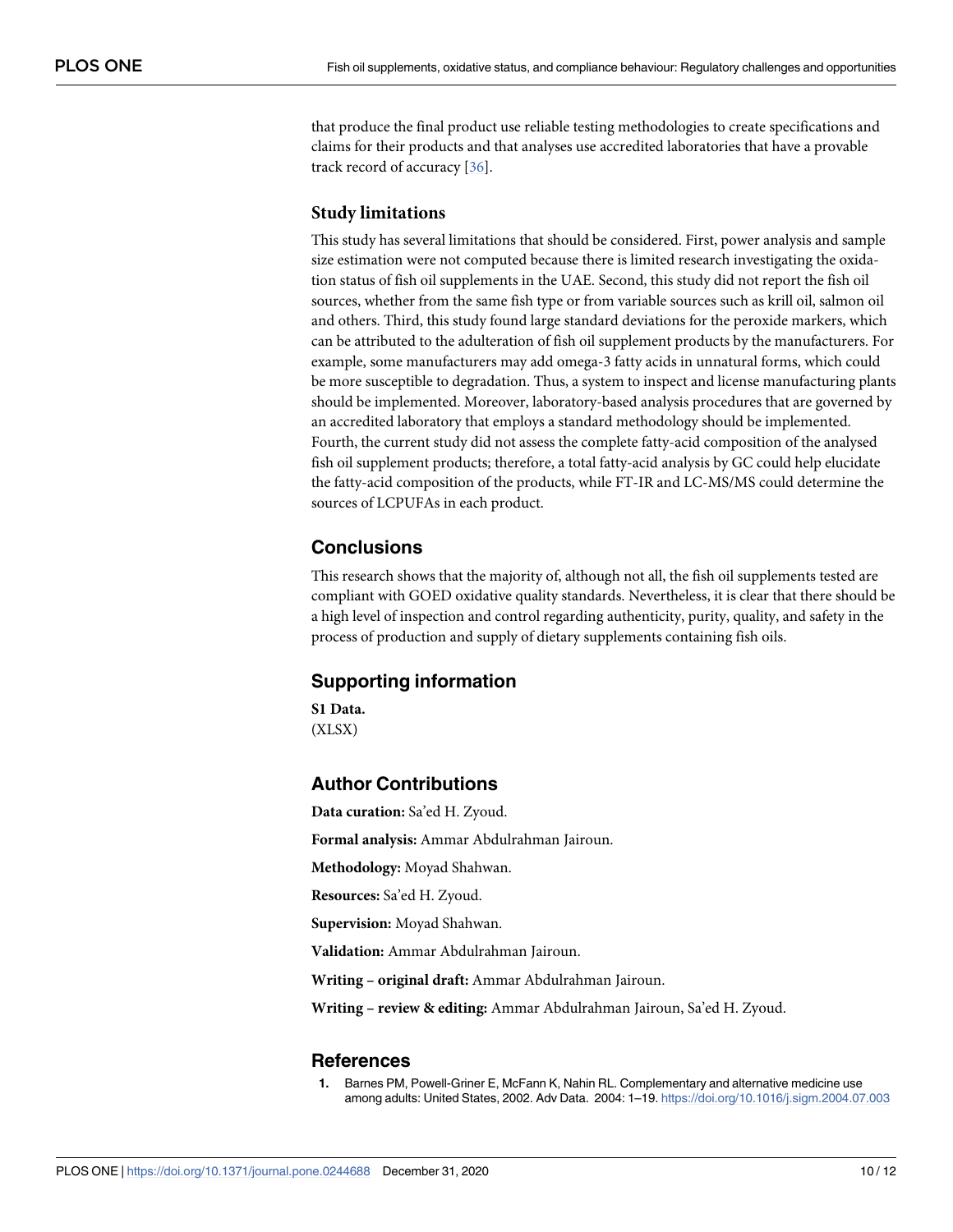- <span id="page-10-0"></span>**[2](#page-1-0).** Barnes PM, Bloom B, Nahin RL. Complementary and alternative medicine use among adults and children: United States, 2007. Natl Health Stat Report. 2008: 1–23. [https://doi.org/10.1037/e623942009-](https://doi.org/10.1037/e623942009-001) [001](https://doi.org/10.1037/e623942009-001) PMID: [19361005](http://www.ncbi.nlm.nih.gov/pubmed/19361005)
- **[3](#page-1-0).** Calder PC. Marine omega-3 fatty acids and inflammatory processes: effects, mechanisms and clinical relevance. Biochim Biophys Acta. 2015; 1851: 469–484. <https://doi.org/10.1016/j.bbalip.2014.08.010> PMID: [25149823](http://www.ncbi.nlm.nih.gov/pubmed/25149823)
- **[4](#page-1-0).** Calder PC. n-3 Fatty acids and cardiovascular disease: evidence explained and mechanisms explored. Clin Sci. 2004; 107: 1–11. <https://doi.org/10.1042/CS20040119> PMID: [15132735](http://www.ncbi.nlm.nih.gov/pubmed/15132735)
- **[5](#page-1-0).** Karr JE, Alexander JE, Winningham RG. Omega-3 polyunsaturated fatty acids and cognition throughout the lifespan: a review. Nutr Neurosci. 2011; 14: 216-225. [https://doi.org/10.1179/1476830511Y.](https://doi.org/10.1179/1476830511Y.0000000012) [0000000012](https://doi.org/10.1179/1476830511Y.0000000012) PMID: [22005286](http://www.ncbi.nlm.nih.gov/pubmed/22005286)
- **[6](#page-1-0).** Calder PC. Omega-3 polyunsaturated fatty acids and inflammatory processes: nutrition or pharmacology? Br J Clin Pharmacol. 2013; 75: 645–662. <https://doi.org/10.1111/j.1365-2125.2012.04374.x> PMID: [22765297](http://www.ncbi.nlm.nih.gov/pubmed/22765297)
- **[7](#page-1-0).** Stark KD, Van Elswyk ME, Higgins MR, Weatherford CA, Salem N Jr. Global survey of the omega-3 fatty acids, docosahexaenoic acid and eicosapentaenoic acid in the blood stream of healthy adults. Prog Lipid Res. 2016; 63: 132–152. <https://doi.org/10.1016/j.plipres.2016.05.001> PMID: [27216485](http://www.ncbi.nlm.nih.gov/pubmed/27216485)
- **[8](#page-1-0).** Shahidi F, Zhong Y. Lipid oxidation and improving the oxidative stability. Chem Soc Rev. 2010; 39: 4067–4079. <https://doi.org/10.1039/b922183m> PMID: [20617249](http://www.ncbi.nlm.nih.gov/pubmed/20617249)
- **[9](#page-1-0).** Benzie IF. Lipid peroxidation: a review of causes, consequences, measurement and dietary influences. Int J Food Sci Nutr. 1996; 47: 233–261. <https://doi.org/10.3109/09637489609012586> PMID: [8735779](http://www.ncbi.nlm.nih.gov/pubmed/8735779)
- **[10](#page-1-0).** Zuta PC, Simpson BK, Zhao X, Leclerc L. The effect of α-tocopherol on the oxidation of mackerel oil. Food Chem. 2007; 100: 800–807.
- **[11](#page-1-0).** Global Organisation for EPA and DHA Omega-3. GOED voluntary monograph (v.4). 2012 [cited 04 December 2014]. Available from: [http://www.goedomega3.com/index.php/our-members/quality](http://www.goedomega3.com/index.php/our-members/quality-standards)**[standards](http://www.goedomega3.com/index.php/our-members/quality-standards)**
- **[12](#page-1-0).** Health Canada. Monograph: fish oil. 2009 [cited 04 December 2014]. Available from: [http://webprod.hc](http://webprod.hc-sc.gc.ca/nhpidbdipsn/monoReq.do?id588&lang5eng)[sc.gc.ca/nhpidbdipsn/monoReq.do?id588&lang5eng](http://webprod.hc-sc.gc.ca/nhpidbdipsn/monoReq.do?id588&lang5eng).
- **[13](#page-1-0).** EFSA Panel on Biological Hazards (BIOHAZ). Scientific opinion on fish oil for human consumption. Food hygiene, including rancidity. EFSA J. 2010; 8: 1874.
- **[14](#page-2-0).** Global Organization for EPA and DHA Omega-3. GOED voluntary monograph v.5. 2015 [cited 10 March 2017]. Available from: [http://www.goedomega3.com/index.php/files/download/350.](http://www.goedomega3.com/index.php/files/download/350)
- **[15](#page-2-0).** Hamilton K, Brooks P, Holmes M, Cunningham J, Russell FD. Evaluation of the composition of omega-3 fatty acids in dietary oil supplements. Nutr Diet. 2010; 67: 182–189.
- **16.** Lee JB, Kim MK, Kim BK, Kim JY, Lee KG. Analysis of polychlorinated biphenyls (PCBs), heavy metals and omega-3 fatty acids in commercially available Korean functional fish oil supplements. Int J Food Sci Technol. 2016; 51: 2217–2224.
- **[17](#page-2-0).** Nichols PD, Dogan L, Sinclair A. Australian and New Zealand fish oil products in 2016 meet label omega-3 claims and are not oxidized. Nutrients. 2016; 8: 703.
- **[18](#page-2-0).** Kleiner AC, Cladis DP, Santerre CR. A comparison of actual versus stated label amounts of EPA and DHA in commercial omega-3 dietary supplements in the United States. J Sci Food Agric. 2015; 95: 1260–1267. <https://doi.org/10.1002/jsfa.6816> PMID: [25044306](http://www.ncbi.nlm.nih.gov/pubmed/25044306)
- **19.** Kolanowski W. Omega-3 LC PUFA contents and oxidative stability of encapsulated fish oil dietary supplements. Int J Food Prop. 2010; 13: 498–511.
- **20.** Opperman M, Marais de W, Spinnler Benade AJ. Analysis of omega-3 fatty acid content of South African fish oil supplements. Cardiovasc J Afr. 2011; 22: 324–329. <https://doi.org/10.5830/CVJA-2010-080> PMID: [22159321](http://www.ncbi.nlm.nih.gov/pubmed/22159321)
- **21.** Rupp TP, Rupp KG, Alter P, Rupp H. Replacement of reduced highly unsaturated fatty acids (HUFA deficiency) in dilative heart failure: dosage of EPA/DHA and variability of adverse peroxides and aldehydes in dietary supplement fish oils. Cardiology. 2013; 125: 223–231. [https://doi.org/10.1159/](https://doi.org/10.1159/000350656) [000350656](https://doi.org/10.1159/000350656) PMID: [23816637](http://www.ncbi.nlm.nih.gov/pubmed/23816637)
- **22.** Ruyter B, Grimmer S, Thorkildsen T, Todorcevic M, Vogt MLOG. Lite oksiderte omega-3 oljer og potensielle helsefordeler. Nofima Rapport 2010; 31: 1–65.
- **23.** Shim SM, Santerre CR, Burgess JR, Deardorff DC. Omega-3 fatty acids and total polychlorinated biphenyls in 26 dietary supplements. J Food Sci. 2003; 68: 2436–2440.
- **[24](#page-6-0).** Jackowski SA, Alvi AZ, Mirajkar A, Imani Z, Gamalevych Y, Shaikh NA, et al. Oxidation levels of North American over-the-counter n-3 (omega-3) supplements and the influence of supplement formulation